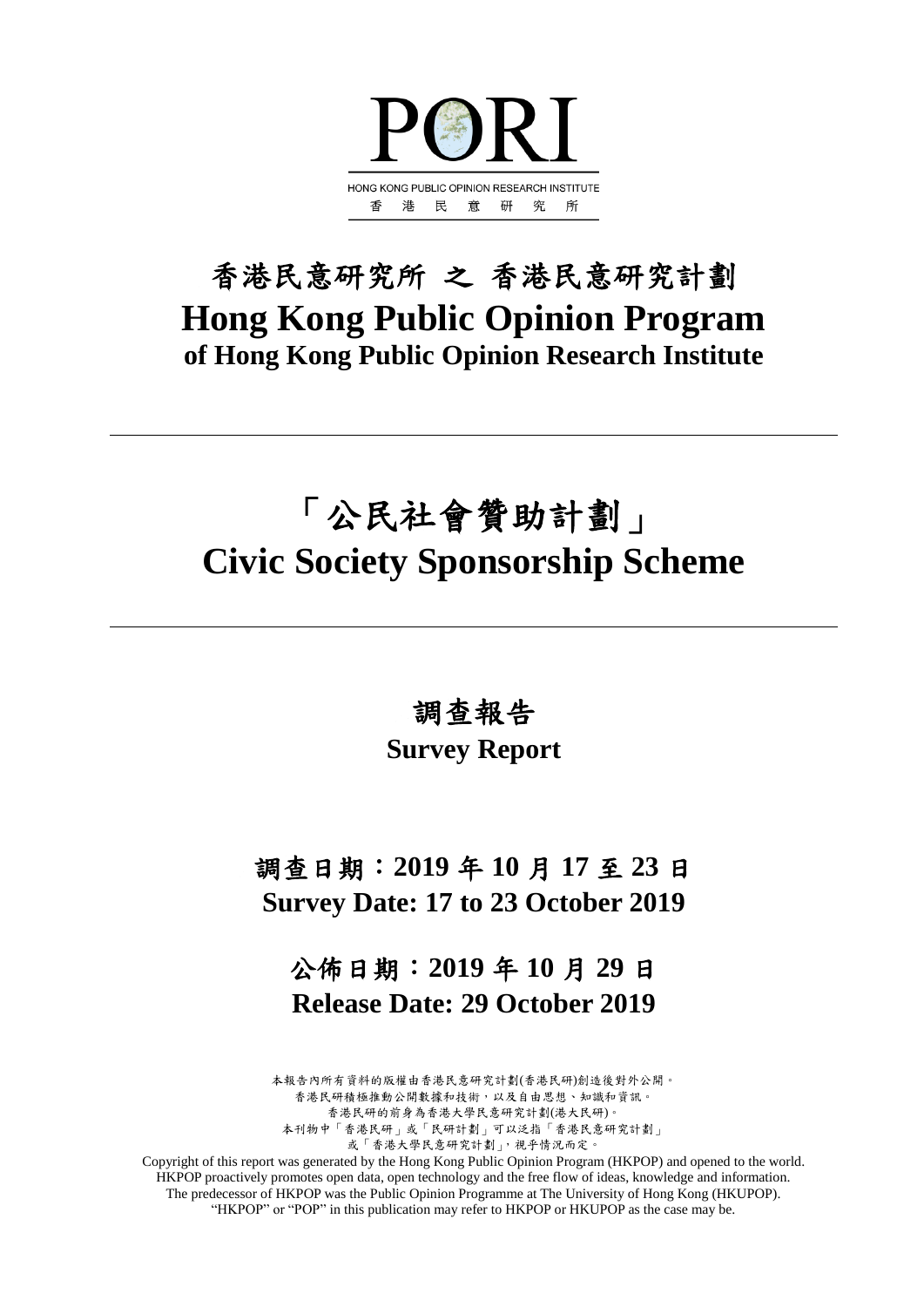## 研究背景

香港民意研究所之香港民意研究計劃 (香港民研) 自 2019 年 7 月起推出「公民社會贊助計 劃」。任何人士如果單獨或合資贊助港幣\$12,000,可向香港民研建議在下次調查專列中加 入題目一條,範疇不拘。香港民研會把提問方式調校至專業水平,然後進行調查,再發表 結果兼鳴謝所有贊助人士,包括無名氏,而所得資源會撥入一般常設調查專列的項目。

10 月初有市民透過是次計劃,贊助香港民研進行一條有關香港獨立的題目,香港民研隨即 核實並修訂為:「你贊唔贊成香港獨立?」,然後於 10 月 17 至 23 日透過隨機抽樣電話 進行訪問,共錄得 1,038 個成功個案。由於贊助人士要求不透露姓名及不想提早獲得調查 結果,因此香港民研以本報告在10月29日的發布會上公佈結果。

#### **Background**

Hong Kong Public Opinion Program (HKPOP) under the Hong Kong Public Opinion Research Institute implements the "Civic Society Sponsorship Scheme" in July 2019. Any person or group sponsoring HK\$12,000 is entitled to suggest one question on whatever topic for inclusion in HKPOP's next omnibus survey. HKPOP would professionally fine-tune the question, run the survey, and then release the result with proper acknowledgement of the sponsors, including "anonymous". HKPOP would use the sponsorship on running regular tracking questions.

In early October, a citizen subscribed HKPOP via this Scheme to conduct survey to ask a question related to Hong Kong independence. HKPOP then verified and revised it as "Do you agree to HK becoming independent?" and conducted the random telephone survey from 17 to 23 October, and collected 1,038 successful cases. Since the sponsor has requested not to disclose his or her name, nor wanted to receive the findings in advance, HKPOP therefore announces the survey results via a press conference held on 29 October using this report format.

## 調查結果 **Survey Result**

以下為是次調查的樣本資料及結果: Herewith the contact information and result of this survey:

| 表 1:樣本資料                     |  |
|------------------------------|--|
| Table 1: Contact Information |  |

| 調查日期<br>Date of survey    | 17-23/10/2019                                                                                                     |
|---------------------------|-------------------------------------------------------------------------------------------------------------------|
| 調查方法<br>Survey method     | : 由真實訪員以電腦隨機抽樣電話訪問形式進行<br>Random telephone survey conducted by real interviewers                                  |
| 訪問對象<br>Target population | : 18 歲或以上操粵語的香港居民<br>Cantonese-speaking Hong Kong citizens aged 18 or above                                       |
| 成功樣本數目<br>Sample size     | : 1,038 個成功個案 (包括 519 個家居號碼及 519 個手提號碼)<br>1,038 successful cases (including 519 landline and 519 mobile numbers) |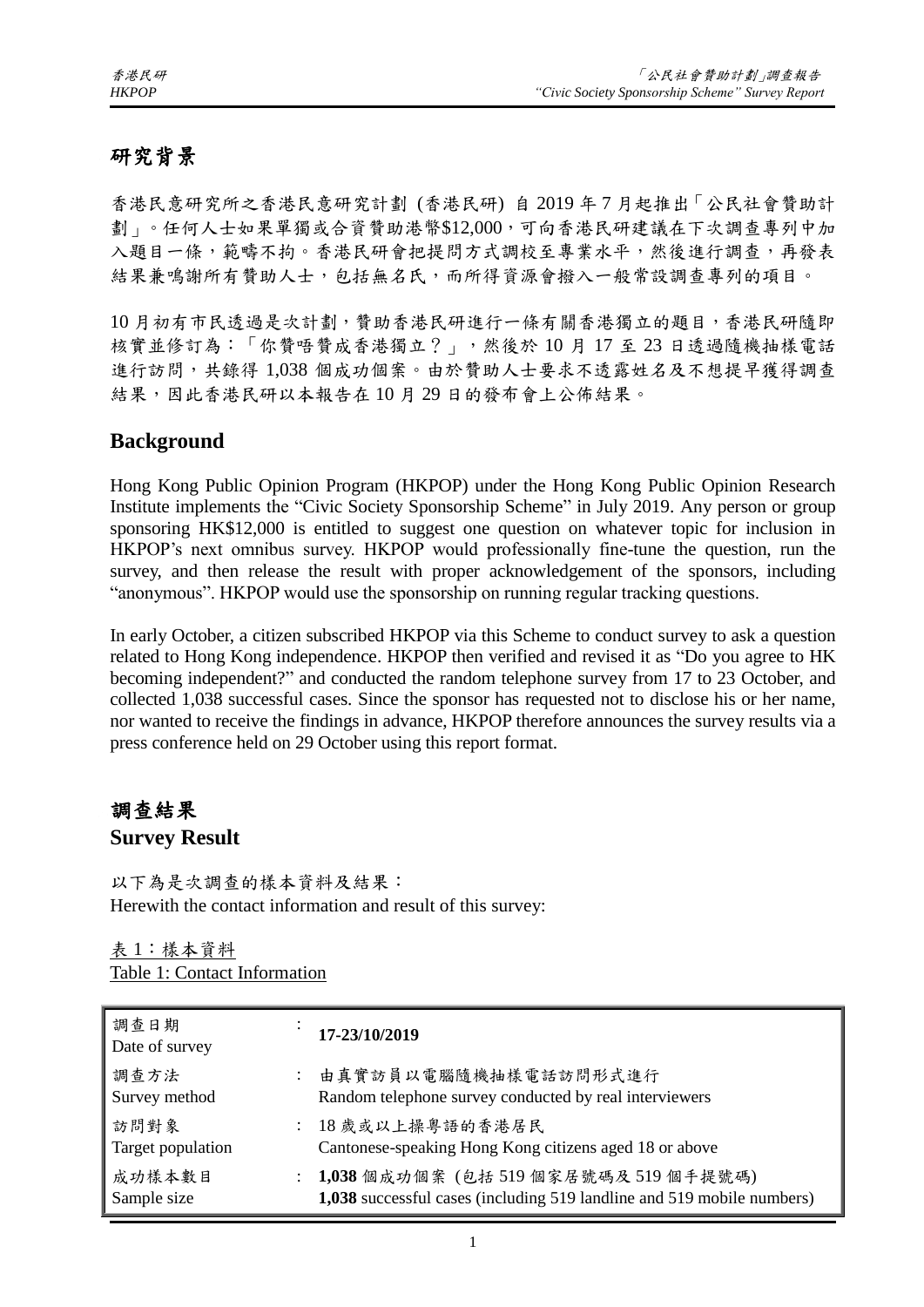| 實效回應比率[1]<br>Effective response rate | 63.2%                                                                                                                                                                                                                                                                                                                                                                                                                                                                                                                                                    |
|--------------------------------------|----------------------------------------------------------------------------------------------------------------------------------------------------------------------------------------------------------------------------------------------------------------------------------------------------------------------------------------------------------------------------------------------------------------------------------------------------------------------------------------------------------------------------------------------------------|
| 抽樣誤差 $[2]$<br>Standard error         | : 標準誤差少於 1.6 個百分比,即在 95%置信水平下,各個百分比的抽<br>樣誤差不多於正負3.1個百分比。<br>Less than 1.6% (at 95% confidence level, the maximum sampling error of<br>all percentages should be no more than 3.1 percentage points)                                                                                                                                                                                                                                                                                                                                                     |
| 加權方法<br>Weighting method             | : 按照政府統計處提供的統計數字以「反覆多重加權法」作出調整。全<br>港人口年齡及性別分佈統計數字來自《二零一八年年中人口數字》,而<br>教育程度(最高就讀程度)及經濟活動身分統計數字則來自《香港的<br>女性及男性 - 主要統計數字》(2018年版)。<br>The figures have been rim-weighted according to figures provided by the<br>Census and Statistics Department. The gender-age distribution of the Hong<br>Kong population came from "Mid-year population for 2018", while the<br>educational attainment (highest level attended) distribution and economic<br>activity status distribution came from "Women and Men in Hong Kong -<br>Key Statistics (2018 Edition)". |
|                                      | [1] 民研計劃在2017年9月前以「整體回應比率」彙報樣本資料,2017年9月開始則以「實效回應比率」                                                                                                                                                                                                                                                                                                                                                                                                                                                                                                     |

彙報。2018年7月,民研計劃再調整實效回應比率的計算方法,因此改變前後的回應比率不能直接比較。 Before September 2017, "overall response rate" was used to report surveys' contact information. Starting from September 2017, "effective response rate" was used. In July 2018, POP further revised the calculation of effective response rate. Thus, the response rates before and after the change cannot be directly compared.

[2] 此公報中所有誤差數字均以 95%置信水平計算。95%置信水平,是指倘若以不同隨機樣本重複進行有關 調查 100 次,則 95 次各自計算出的誤差範圍會包含人口真實數字。由於調查數字涉及抽樣誤差,傳媒 引用百分比數字時,應避免使用小數點,在引用評分數字時,則可以使用一個小數點。 All error figures in this release are calculated at 95% confidence level. "95% confidence level" means that if we were to repeat a certain survey 100 times with different random samples, we would expect 95 times having the population parameter within the respective error margins calculated. Because of sampling errors, when quoting percentages, journalists should refrain from reporting decimal places, whereas one decimal place can be used when quoting rating figures.

#### 表 2:頻數表 Table 2: Frequency Table

|                                                 | 調查日期: 17-23/10/2019 |                               |  |
|-------------------------------------------------|---------------------|-------------------------------|--|
| Q1 你贊唔贊成香港獨立?                                   |                     | Date of survey: 17-23/10/2019 |  |
| Q1 Do you agree to Hong Kong being independent? | 頻數                  | 百分比 Percentage                |  |
|                                                 | Frequency           | (基數 Base=1,027)               |  |
| 贊成 Yes                                          | 116                 | 11\%                          |  |
| 唔贊成 No                                          | 854                 | 83%                           |  |
| 唔知/難講 Don't know / Hard to say                  | 56                  | 5%                            |  |
| 合計 Total                                        | 1,027               | 100%                          |  |
| 拒答 Refusal                                      | 11                  |                               |  |
| Net value $(Yes - No)$<br>淨值(贊成-唔贊成)            |                     | $-72%$                        |  |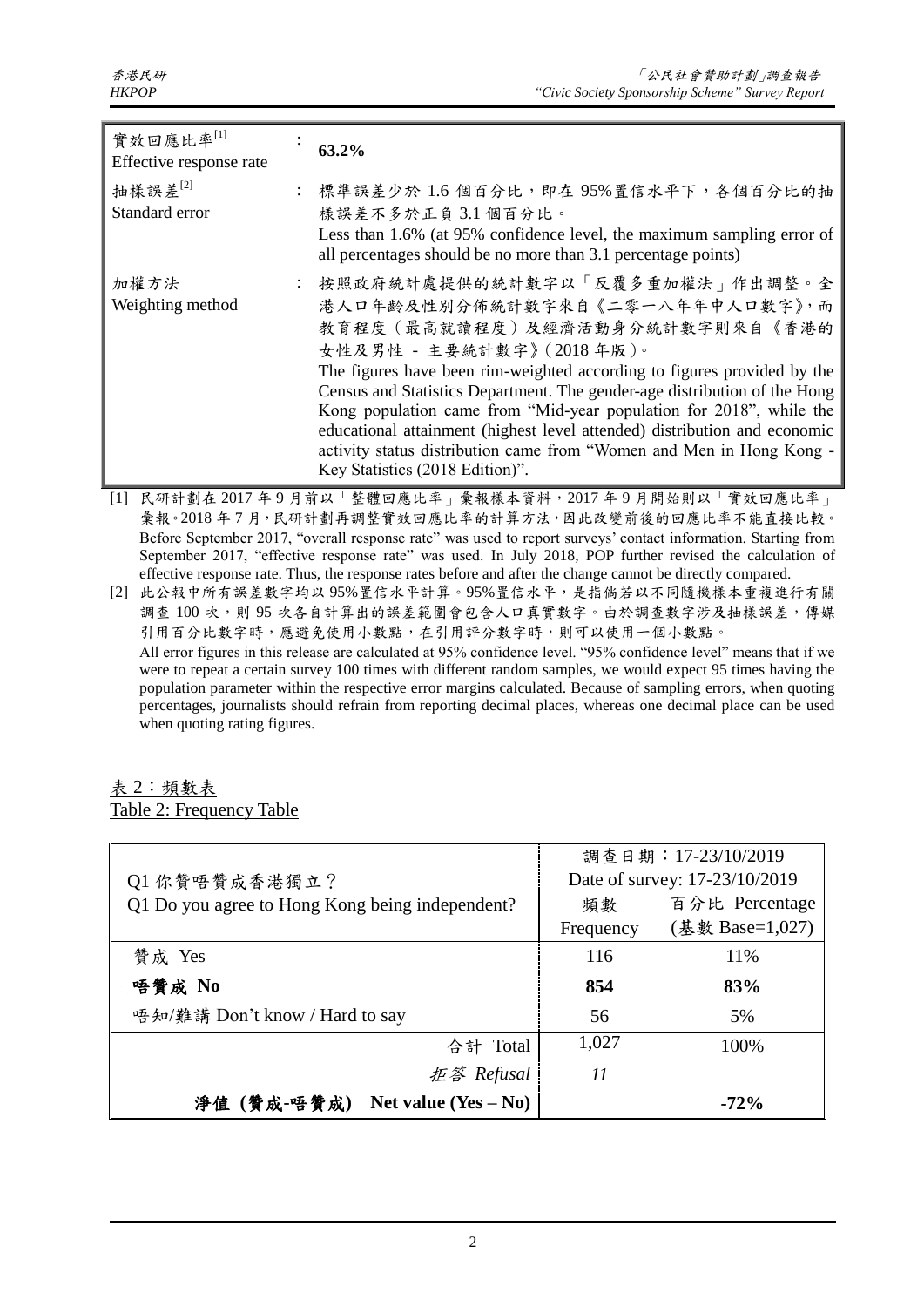#### 以下為是次調查的被訪者背景資料: Herewith the demographic profile of respondents:

#### 表 3:性別 Table 3: Gender

|                   |           | 原始樣本 Raw sample |           | 加權樣本 Weighted sample |
|-------------------|-----------|-----------------|-----------|----------------------|
|                   | 頻數        | 百分比 Percentage  | 頻數        | 百分比 Percentage       |
|                   | Frequency | (Base 基數=1,038) | Frequency | (Base 基數=1,038)      |
| 男 Male            | 542       | 52%             | 490       | 47%                  |
| $\bigstar$ Female | 496       | 48%             | 548       | 53%                  |
| 合計 Total          | 1,038     | 100%            | 1,038     | 100%                 |

#### 表 4:年齡 Table 4: Age

|            |           | 原始樣本 Raw sample | 加權樣本 Weighted sample |                 |  |
|------------|-----------|-----------------|----------------------|-----------------|--|
|            | 頻數        | 百分比 Percentage  | 頻數                   | 百分比 Percentage  |  |
|            | Frequency | (Base 基數=1,019) | Frequency            | (Base 基數=1,019) |  |
| $18 - 29$  | 218       | 21%             | 169                  | 17%             |  |
| $30 - 39$  | 214       | 21%             | 167                  | 16%             |  |
| $40 - 49$  | 176       | 17%             | 176                  | 17%             |  |
| $50 - 59$  | 167       | 16%             | 203                  | 20%             |  |
| $60 - 69$  | 131       | 13%             | 163                  | 16%             |  |
| $70 +$     | 113       | 11%             | 140                  | 14%             |  |
| 合計 Total   | 1,019     | 100%            | 1,019                | 100%            |  |
| 拒答 Refusal | 19        |                 | 19                   |                 |  |

## 表 5:教育程度

Table 5: Education attainment

|                            |           | 原始樣本 Raw sample | 加權樣本 Weighted sample |                 |  |
|----------------------------|-----------|-----------------|----------------------|-----------------|--|
|                            | 頻數        | 百分比 Percentage  | 頻數                   | 百分比 Percentage  |  |
|                            | Frequency | (Base 基數=1,033) | Frequency            | (Base 基數=1,033) |  |
| 小學或以下 Primary<br>or below  | 82        | 8%              | 198                  | 19%             |  |
| 中學 Secondary               | 391       | 38%             | 490                  | 47%             |  |
| 大專或以上 Tertiary<br>or above | 560       | 54%             | 344                  | 33%             |  |
| 合計 Total                   | 1,033     | 100%            | 1,033                | 100%            |  |
| $E \cancel{\&}$ Refusal    |           |                 | 5                    |                 |  |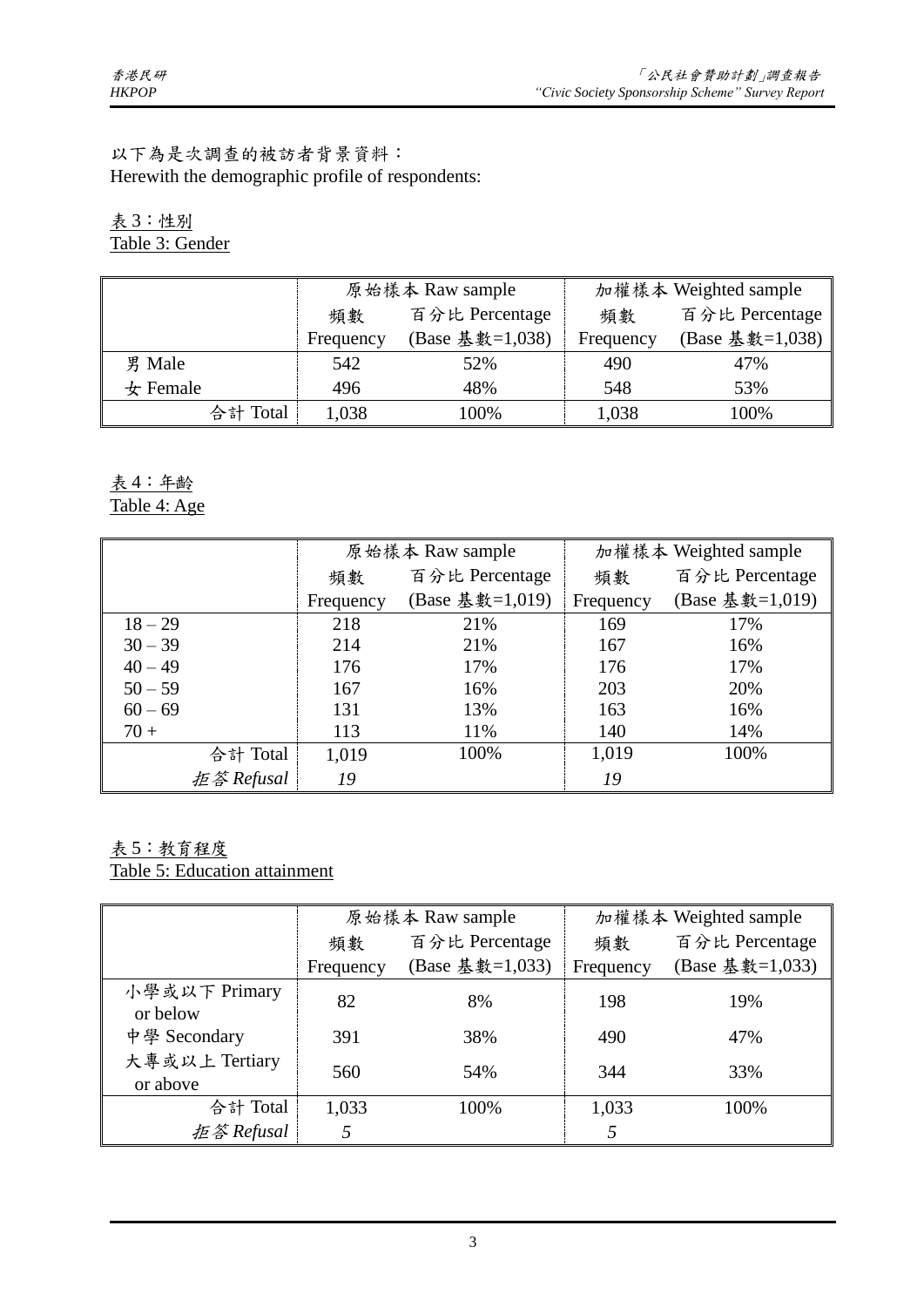#### 表 6:職位 Table 6: Occupation

|                      |           | 原始樣本 Raw sample | 加權樣本 Weighted sample |                 |  |
|----------------------|-----------|-----------------|----------------------|-----------------|--|
|                      | 頻數        | 百分比 Percentage  | 頻數                   | 百分比 Percentage  |  |
|                      | Frequency | (Base 基數=1,025) | Frequency            | (Base 基數=1,025) |  |
| 文職及服務人員              |           |                 |                      |                 |  |
| Clerical and service | 266       | 26%             | 265                  | 26%             |  |
| worker               |           |                 |                      |                 |  |
| 行政及專業人員              |           |                 |                      |                 |  |
| Executive and        | 327       | 32%             | 251                  | 25%             |  |
| professional         |           |                 |                      |                 |  |
| 勞動工人                 | 75        | 7%              | 118                  | 12%             |  |
| Production worker    |           |                 |                      |                 |  |
| 料理家務者                |           |                 |                      |                 |  |
| Homemaker /          | 90        | 9%              | 111                  | 11%             |  |
| Housewife            |           |                 |                      |                 |  |
| 學生 Student           | 64        | 6%              | 51                   | 5%              |  |
| 其他 Others            | 203       | 20%             | 229                  | 22%             |  |
| 合計 Total             | 1,025     | 100%            | 1,025                | 100%            |  |
| <i>拒答 Refusal</i>    | 13        |                 | 13                   |                 |  |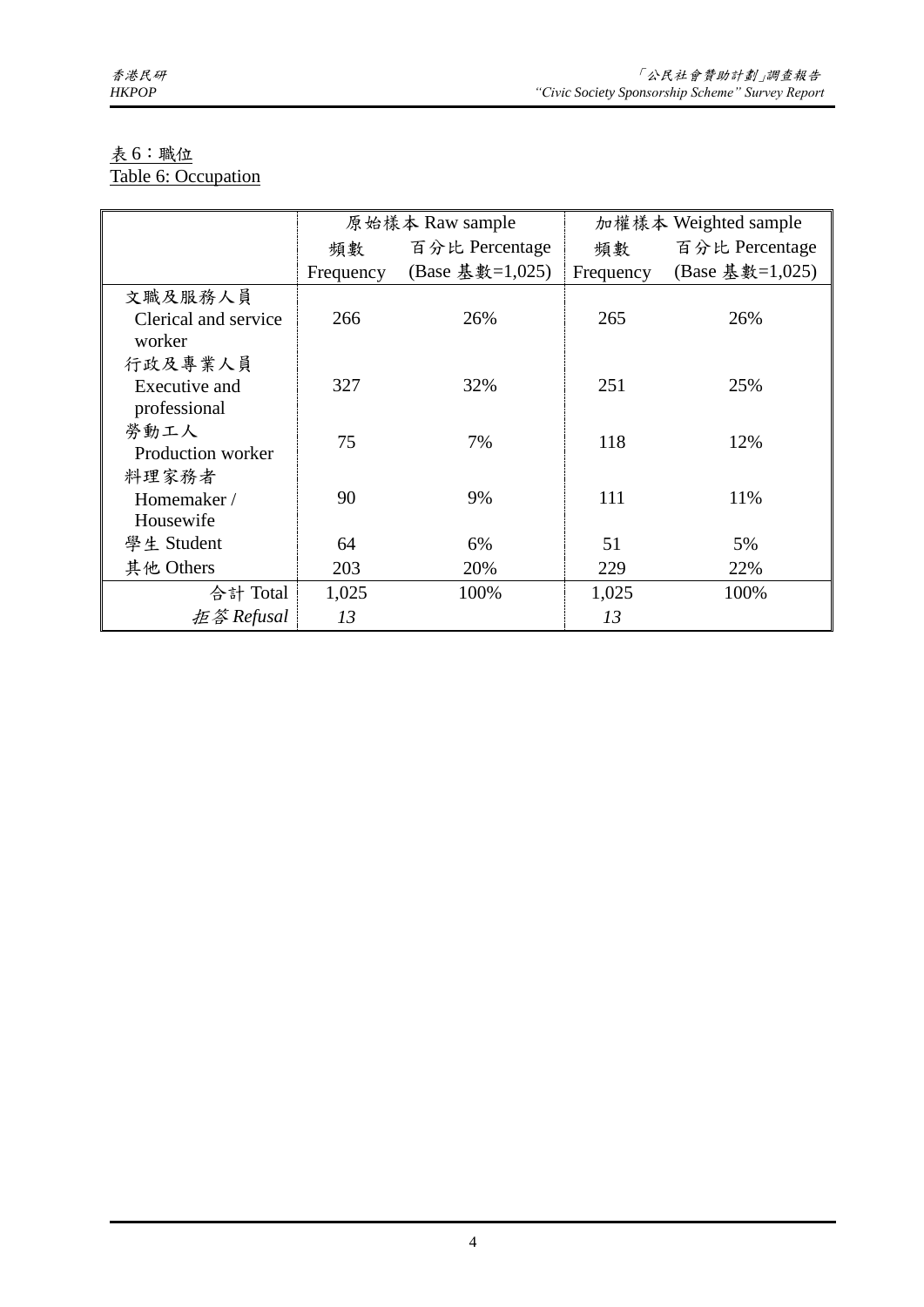## 附錄一:詳細樣本資料

## **Appendix 1: Detailed Contact Information**

|                                                                                                                      | 頻數                   |           | 百分比            |
|----------------------------------------------------------------------------------------------------------------------|----------------------|-----------|----------------|
|                                                                                                                      | Frequency Percentage |           |                |
| 確定為不合資格的電話號碼                                                                                                         |                      | 772       | 4.3%           |
| <b>Respondents' ineligibility confirmed</b>                                                                          |                      |           |                |
| 傳真機號碼 Fax/data line                                                                                                  | 176                  | $1.0\%$   |                |
| 無效電話號碼 Invalid number                                                                                                | 79                   | 0.4%      |                |
| 電話轉駁號碼 Call-forwarding/Mobile/Pager                                                                                  | 19                   | 0.1%      |                |
| 非住户/非個人手提電話號碼 Non-residential/mobile number                                                                          | 231                  | 1.3%      |                |
| 言語不通 Language problem                                                                                                | 236                  | 1.3%      |                |
| 被訪者不合資格 No eligible respondents                                                                                      | 14                   | 0.1%      |                |
| 其他問題 Special Technological Circumstances                                                                             | 17                   | 0.1%      |                |
| 沒有指定被訪者 Respondent Never Available                                                                                   | $\theta$             | $0.0\%$   |                |
| 指定被訪者身心不適 Physically or Mentally Unable                                                                              | 0                    | $0.0\%$   |                |
| 指定被訪者死亡 Dead                                                                                                         | 0                    | $0.0\%$   |                |
| 未能確定是否具合資格被訪者的電話號碼                                                                                                   | 16,067               |           | 89.5%          |
| Respondents' eligibility not confirmed                                                                               |                      |           |                |
| 電話線路繁忙 Always busy                                                                                                   | 17                   | 0.1%      |                |
| 電話無人接聽 No answer                                                                                                     | 7,292                | 40.6%     |                |
| 電話錄音 Answering device                                                                                                | 2,355                | 13.1%     |                |
| 密碼阻隔 Call-blocking                                                                                                   | $\overline{7}$       | $< 0.1\%$ |                |
| 被訪者於篩選題前中斷訪問 Interview terminated before the screening<br>question                                                   | 101                  | 0.6%      |                |
| 預約跨越調查期限 - 未能確定是否具合資格被訪者                                                                                             |                      |           |                |
| Appointment date beyond the end of the fieldwork period – Respondents'<br>ineligibility not confirmed                | 6,294                | 35.0%     |                |
| 其他問題 Others                                                                                                          | 1                    | $< 0.1\%$ |                |
| 確定具合資格被訪者的電話號碼,但未能進行訪問                                                                                               |                      | 82        | 0.5%           |
| Respondents' eligibility confirmed, but failed to complete the interview                                             |                      |           |                |
| 家人拒絕接受訪問 Household-level refusal                                                                                     | $\mathcal{I}$        | $< 0.1\%$ |                |
| 被訪者拒絕接受訪問 Known respondent refusal                                                                                   | 1                    | $< 0.1\%$ |                |
| 預約跨越調查期限 - 確定具合資格被訪者 Appointment date beyond the<br>end of the fieldwork period – Respondents' eligibility confirmed | 20                   | 0.1%      |                |
| 未能完成整個訪問 Partial interview                                                                                           | 56                   | 0.3%      |                |
| 其他問題 Miscellaneous                                                                                                   | $\overline{4}$       | $< 0.1\%$ |                |
| 成功訪問樣本 Successful cases<br>合計 Total                                                                                  | 1,038<br>17,959      |           | 5.8%<br>100.0% |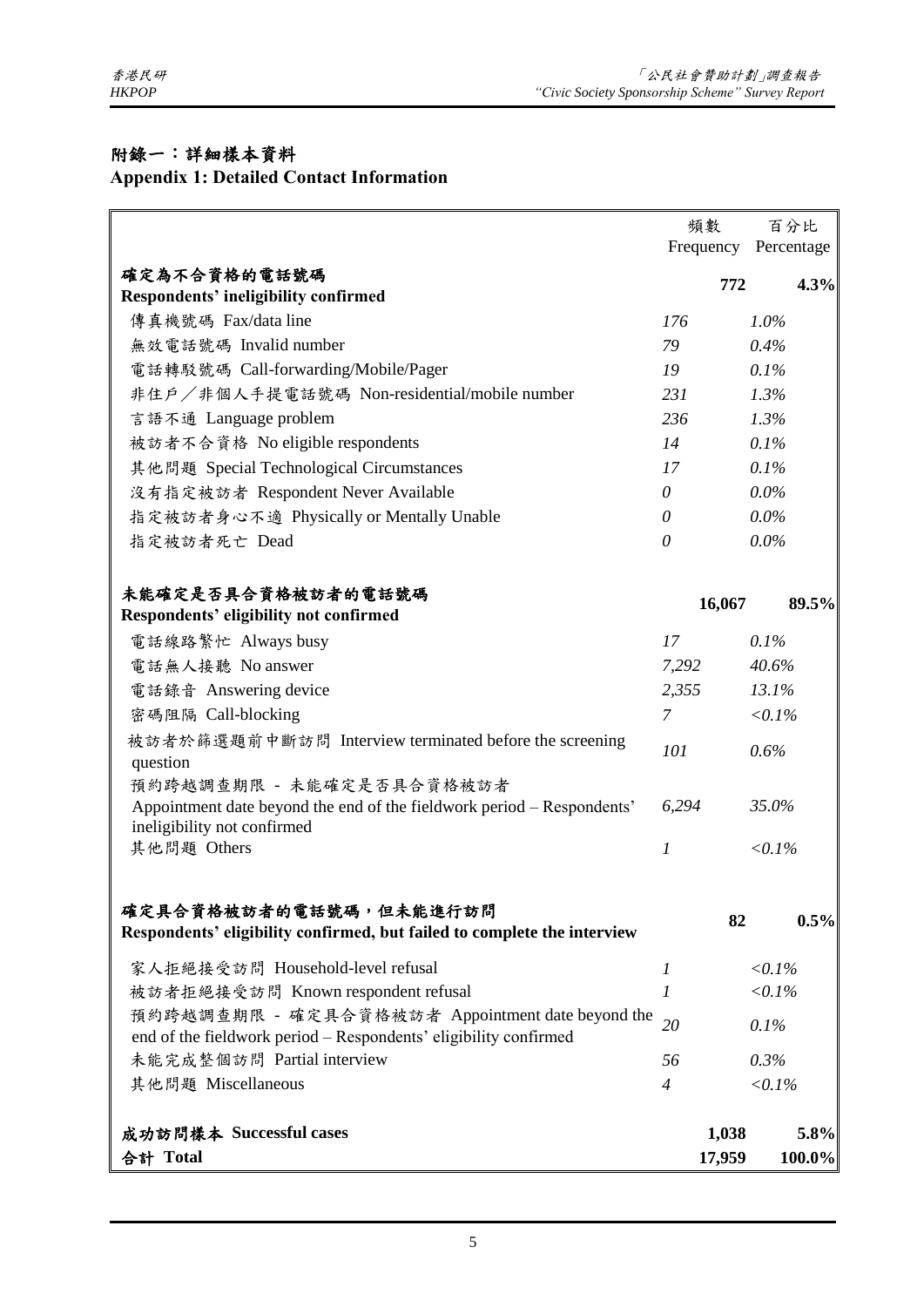實效回應比率計算方法: Calculation of effective response rate:

| 實效回應比率 Effective response rate                                                                                                                                        |
|-----------------------------------------------------------------------------------------------------------------------------------------------------------------------|
| 成功訪問樣本                                                                                                                                                                |
| 成功訪問樣本 + 未完成整個訪問樣本 + 合資格而拒絕受訪樣本^                                                                                                                                      |
| + 推算為合資格而拒絕受訪樣本#                                                                                                                                                      |
| Successful cases                                                                                                                                                      |
| Successful cases + Incomplete cases $*$ + Refusal cases by eligible respondents <sup><math>\wedge</math></sup><br>+ Projected refusal cases by eligible respondents # |
| 1,038<br>$x\ 100\%$<br>$1,038 + 56 + (1 + 1) + 547$                                                                                                                   |
| 63 2%                                                                                                                                                                 |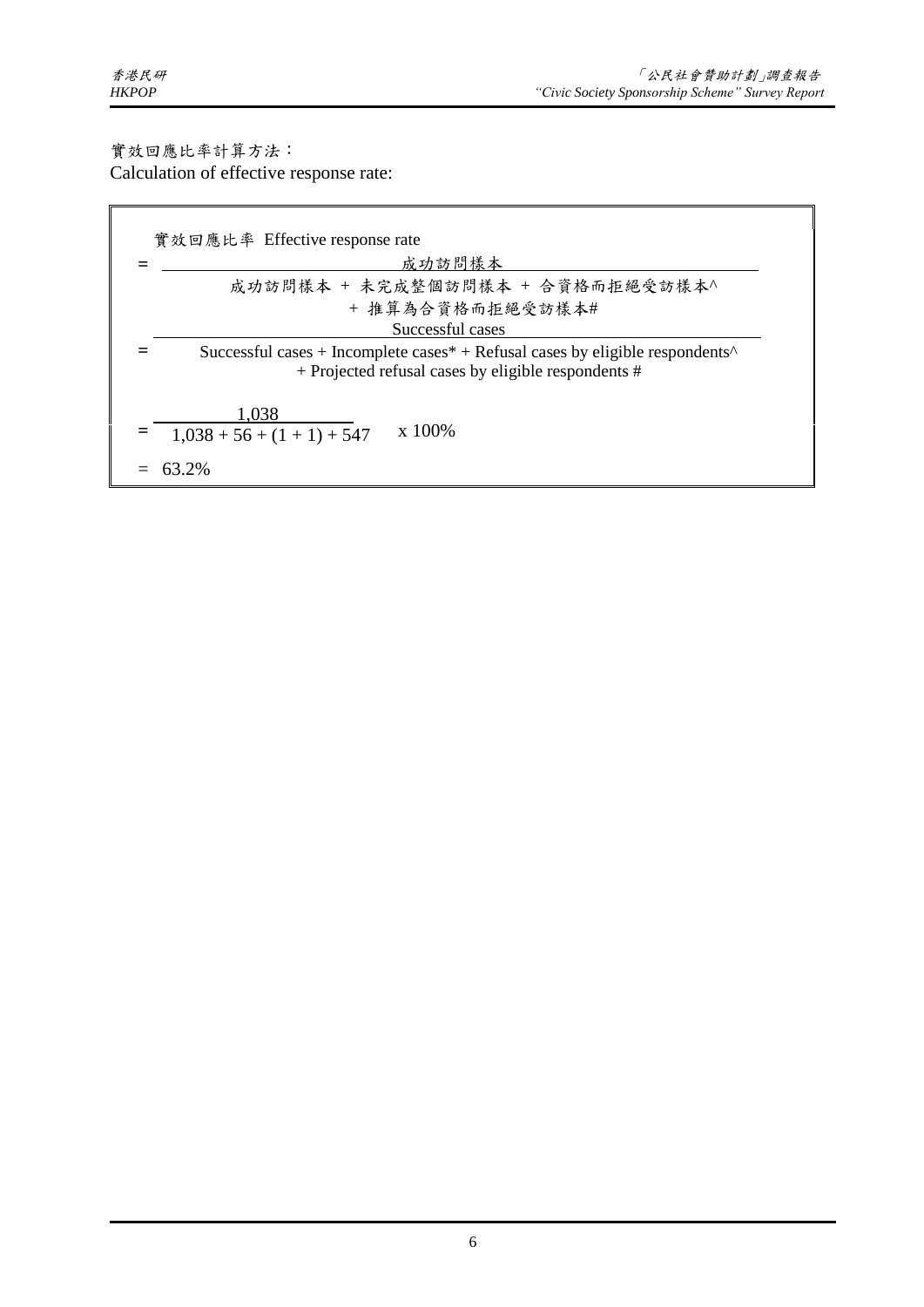#### 附錄二:深入分析 **Appendix 2: In-depth Analysis**

深入分析顯示,只有年齡組別之結果在統計學上(於 p=0.01 水平)出現顯著差異,有關數字 如下:

In-depth analysis shows that only the results by age groups have statistically significant difference (at p-0.01 level), as shown below:

| 你贊唔贊成香港獨立?<br>Do you agree to Hong Kong | 年齡組別 Age groups |           |         |       |       |          |
|-----------------------------------------|-----------------|-----------|---------|-------|-------|----------|
| being independent?                      | 18-29           | $30 - 39$ | 40-49   | 50-59 | $60+$ | 合計 Total |
| 贊成 Yes                                  | 25.0%           | 16.8%     | $6.2\%$ | 6.3%  | 7.8%  | 11.5%    |
| 唔贊成 No                                  | 64.7%           | 78.2%     | 92.1%   | 88.3% | 87.3% | 83.1%    |
| 唔知/難講 Don't know /<br>Hard to say       | 10.3%           | 5.0%      | 1.8%    | 5.4%  | 4.9%  | 5.4%     |
| 合計人數 Total count                        | 166             | 166       | 175     | 201   | 300   | 1,009    |

| 你贊唔贊成香港獨立?<br>Do you agree to Hong Kong | 年齡組別 (綜合數據)<br>Age groups (aggregated) |       |       |          |  |
|-----------------------------------------|----------------------------------------|-------|-------|----------|--|
| being independent?                      | 18-29                                  | 30-49 | $50+$ | 合計 Total |  |
| 贊成 Yes                                  | 25.0%                                  | 11.3% | 7.2%  | 11.5%    |  |
| 唔贊成 No                                  | 64.7%                                  | 85.3% | 87.7% | 83.1%    |  |
| 唔知/難講 Don't know /<br>Hard to say       | 10.3%                                  | 3.3%  | 5.1%  | 5.4%     |  |
| 合計人數 Total count                        | 166                                    | 341   | 502   | 1,009    |  |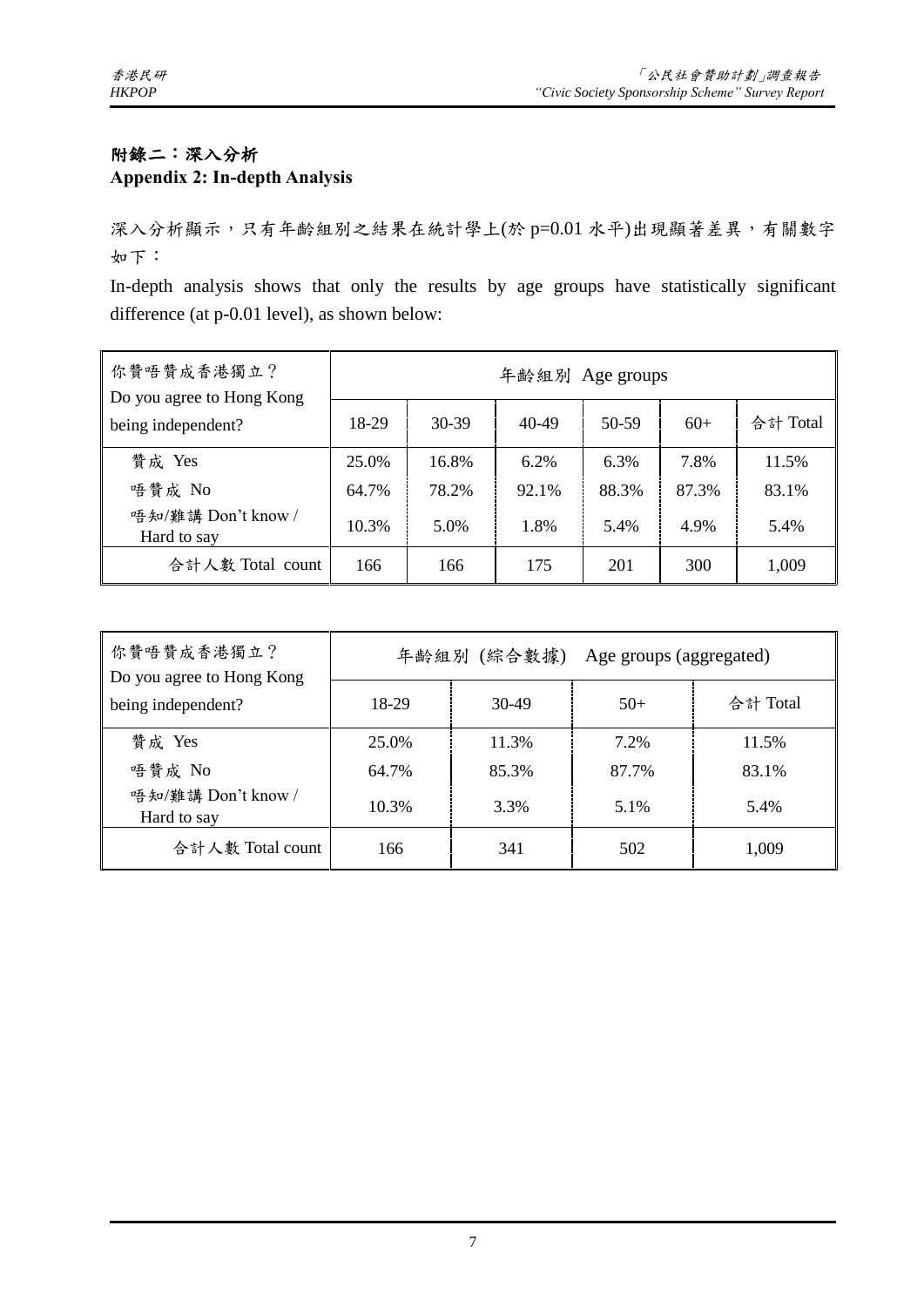#### 附錄三:與以往數字比較

#### **Appendix 3: Comparison with Previous Figures**

「香港獨立」相關調查:

Related surveys on "Hong Kong being independent":

|                                                             | 以往調查 Previous surveys <sup>[1]</sup> |                           |                                        |  | 最新調查 Latest survey |               |  |
|-------------------------------------------------------------|--------------------------------------|---------------------------|----------------------------------------|--|--------------------|---------------|--|
| 調查日期                                                        |                                      |                           | 8-19/11/2005 2-8/11/2006 14-21/11/2007 |  | 調查日期               | 17-23/10/2019 |  |
| Date of survey                                              |                                      |                           |                                        |  | Date of survey     |               |  |
| 樣本人數                                                        | 1,010                                | 1,010                     | 1,009                                  |  | 樣本人數               | 1,038         |  |
| Sample size                                                 |                                      |                           |                                        |  | Sample size        |               |  |
| 如果中國政府允許香港市民自由選擇香港的前途,您認為香港                                 |                                      |                           |                                        |  |                    |               |  |
| 應該獨立嗎?                                                      |                                      | 你贊唔贊成香港獨立?                |                                        |  |                    |               |  |
| If the Chinese government allows Hong Kong people to freely |                                      | Do you agree to Hong Kong |                                        |  |                    |               |  |
| choose its future, do you think Hong Kong should seek       |                                      |                           |                                        |  | being independent? |               |  |
| independence?                                               |                                      |                           |                                        |  |                    |               |  |
| 應該獨立 Yes                                                    | 22%                                  | 25%                       | 25%                                    |  | 贊成 Yes             | 11%           |  |
| 不應該獨立 No                                                    | 68%                                  | 69%                       | 65%                                    |  | 唔贊成 No             | 83%           |  |
| 由當地居民決定                                                     |                                      | 1%                        | 5%                                     |  | 不知道 Don't          |               |  |
| Decided by local people                                     | 4%                                   |                           |                                        |  | know               | 5%            |  |
| 其他 Others                                                   | 6%                                   | 4%                        | 6%                                     |  |                    |               |  |
| 淨值 (應該-不應該)                                                 | $g - 46%$                            | -44%                      | -40%                                   |  | 淨值                 | $-72%$        |  |
| Net value $(Yes - No)$                                      |                                      |                           |                                        |  |                    |               |  |

[1] 數據來自「香港、台灣、澳門、沖繩民眾文化與國家認同國際比較調查 2005-07」。

Data comes from "A Cross-Cultural Study on Ethnic Identity in Hong Kong, Macau, Taiwan and Okinawa 2005-07".

|                                                                     |              | 以往調查 Previous surveys <sup>[2]</sup> |  | 最新調查 Latest survey |            |  |  |  |
|---------------------------------------------------------------------|--------------|--------------------------------------|--|--------------------|------------|--|--|--|
| 調查日期                                                                | 8-19/11/2005 | $2 - 8/11/2006$                      |  | 調查日期               | 17-23/10/2 |  |  |  |
| Date of survey                                                      |              |                                      |  | Date of survey     |            |  |  |  |
| 樣本人數                                                                | 1,010        | 1,010                                |  | 樣本人數               | 1,038      |  |  |  |
| Sample size                                                         |              |                                      |  | Sample size        |            |  |  |  |
| 如果中國政府不允許香港市民自由選擇香港的前途,您認為香                                         |              |                                      |  |                    |            |  |  |  |
| 港應該獨立嗎?                                                             |              | 你贊唔贊成香港獨立?                           |  |                    |            |  |  |  |
| If the Chinese government <b>does not allow</b> Hong Kong people to |              | Do you agree to Hong Ko              |  |                    |            |  |  |  |
| freely choose its future, do you think Hong Kong should seek        |              | being independent?                   |  |                    |            |  |  |  |
| independence?                                                       |              |                                      |  |                    |            |  |  |  |
| 應該獨立 Yes                                                            | 17%          | 21%                                  |  | 贊成 Yes             | 11%        |  |  |  |
| 不應該獨立 No                                                            | 72%          | 72%                                  |  | 唔贊成 No             | 83%        |  |  |  |
| 由當地居民決定                                                             |              |                                      |  | 不知道 Don't          |            |  |  |  |
| Decided by local people                                             | 4%           | 1%                                   |  | know               | 5%         |  |  |  |
| 其他 Others                                                           | 7%           | 6%                                   |  |                    |            |  |  |  |
| 淨值 (應該-不應該)                                                         | $-55%$       | $-51%$                               |  | 淨值                 | $-72%$     |  |  |  |
| Net value $(Yes - No)$                                              |              |                                      |  |                    |            |  |  |  |

| 17-23/10/2019             |  |  |  |  |  |  |
|---------------------------|--|--|--|--|--|--|
|                           |  |  |  |  |  |  |
|                           |  |  |  |  |  |  |
| 1,038                     |  |  |  |  |  |  |
|                           |  |  |  |  |  |  |
|                           |  |  |  |  |  |  |
| 你贊唔贊成香港獨立?                |  |  |  |  |  |  |
| Do you agree to Hong Kong |  |  |  |  |  |  |
| being independent?        |  |  |  |  |  |  |
|                           |  |  |  |  |  |  |
| 11%                       |  |  |  |  |  |  |
| 83%                       |  |  |  |  |  |  |
|                           |  |  |  |  |  |  |
| 5%                        |  |  |  |  |  |  |
|                           |  |  |  |  |  |  |
| -72%                      |  |  |  |  |  |  |
|                           |  |  |  |  |  |  |

[2] 數據來自「香港、台灣、澳門、沖繩民眾文化與國家認同國際比較調查 2005-06」。

Data comes from "A Cross-Cultural Study on Ethnic Identity in Hong Kong, Macau, Taiwan and Okinawa 2005-06".